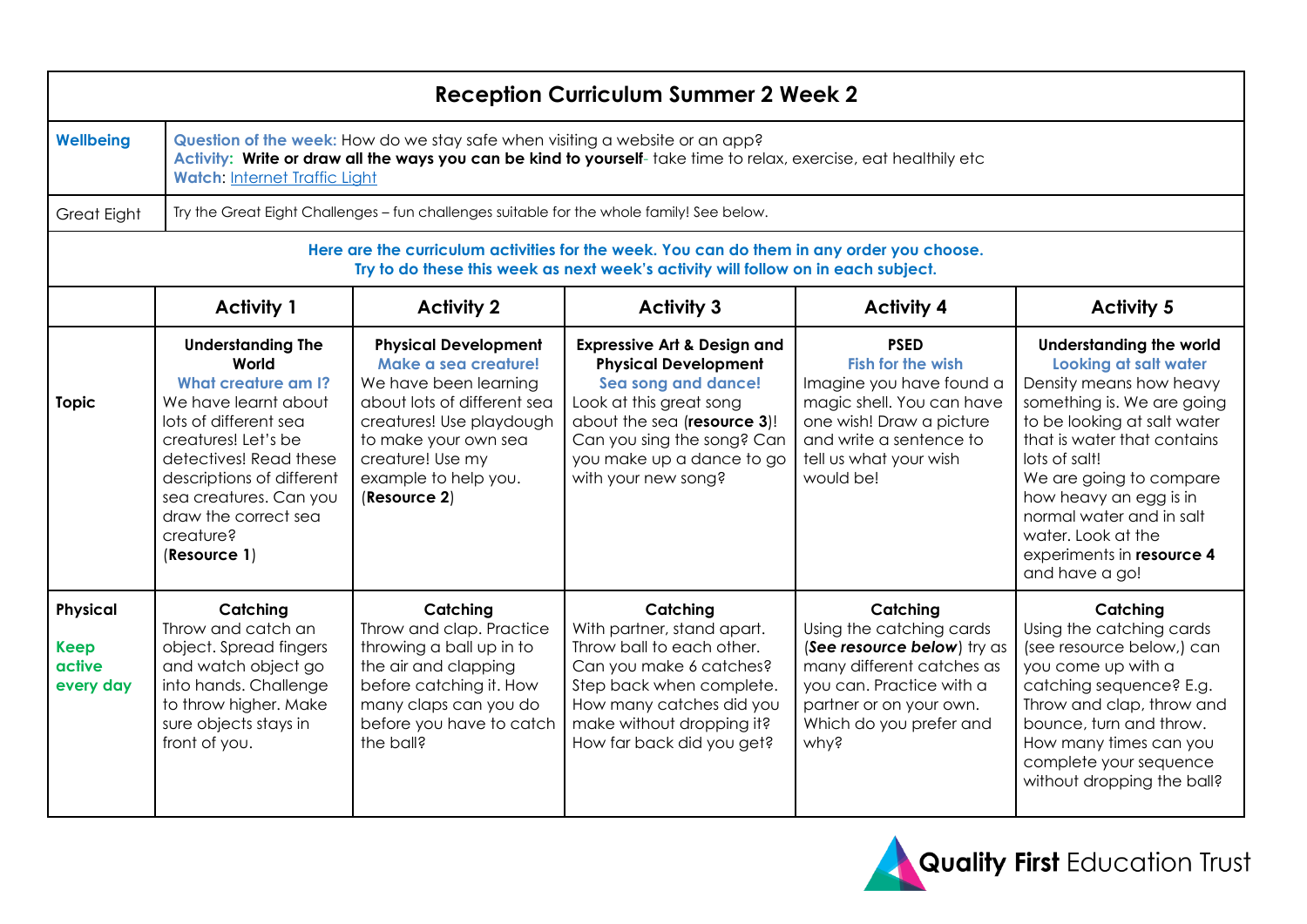

**Here are some fun challenges suitable for the whole family.**

## **Summer 2 Week 2**

| 1. To talk about          | How would you use each of these to attract attention when stranded on a desert<br>island?<br>Fishing net, books, remote control, magnifying glass |  |  |  |
|---------------------------|---------------------------------------------------------------------------------------------------------------------------------------------------|--|--|--|
| 2. To do                  | A side plank - how long can you hold it for?<br>Challenge members of your family to beat your record                                              |  |  |  |
| 3. To investigate         | How can you slow down an ice cube melling?                                                                                                        |  |  |  |
| 4. To find out more about | One or more birds of prey                                                                                                                         |  |  |  |
| 5. To design              | A plan for a perfect school trip                                                                                                                  |  |  |  |
| 6. To learn               | How to write your name in calligraphy or hieroglyphics                                                                                            |  |  |  |
| 7. To draw                | A classroom from the past or future                                                                                                               |  |  |  |
| 8. To create              | A model boat that floats on water using household materials                                                                                       |  |  |  |

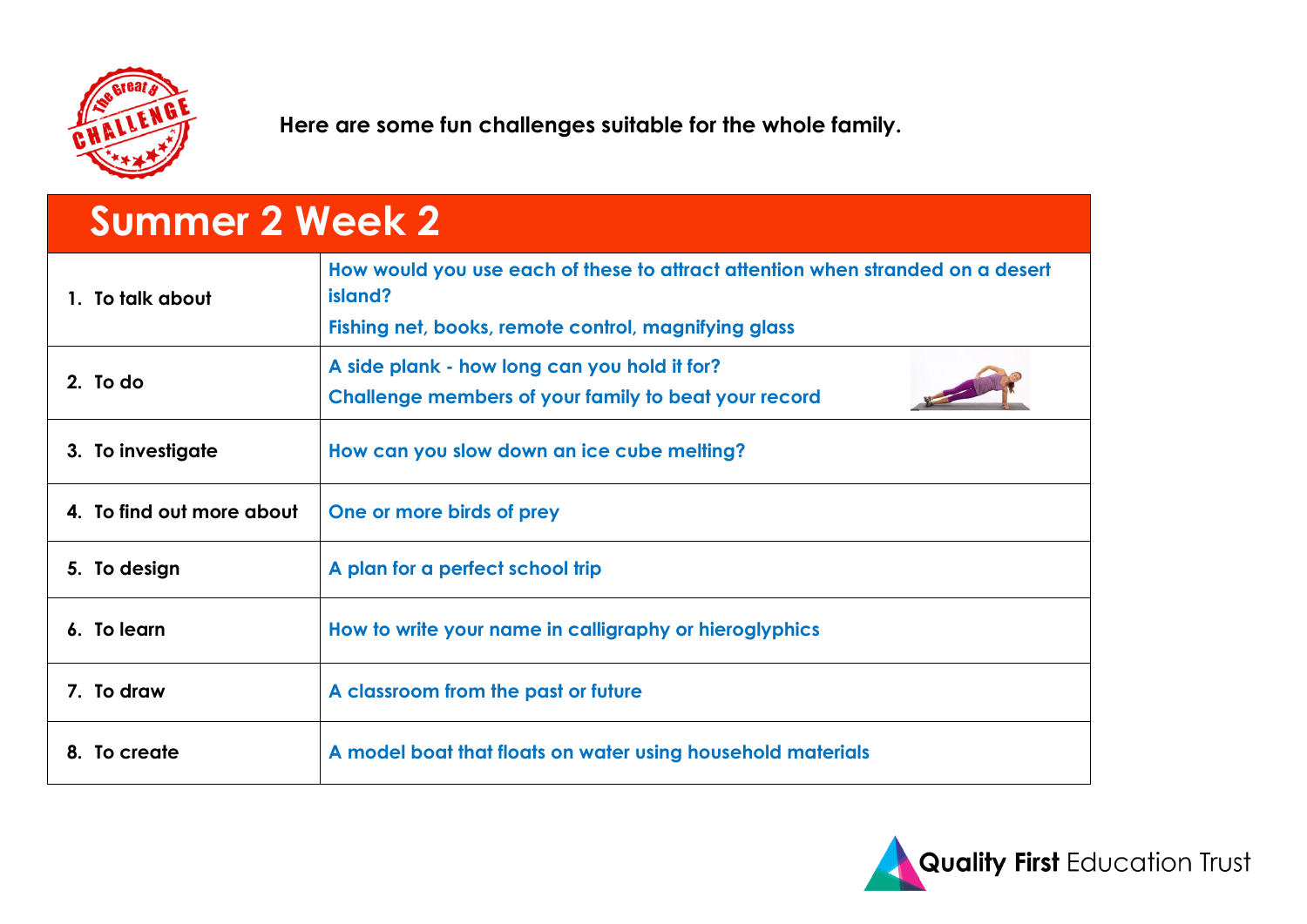## **Topic Support and Resources:**

**Activity 1: Guess the sea creature!**



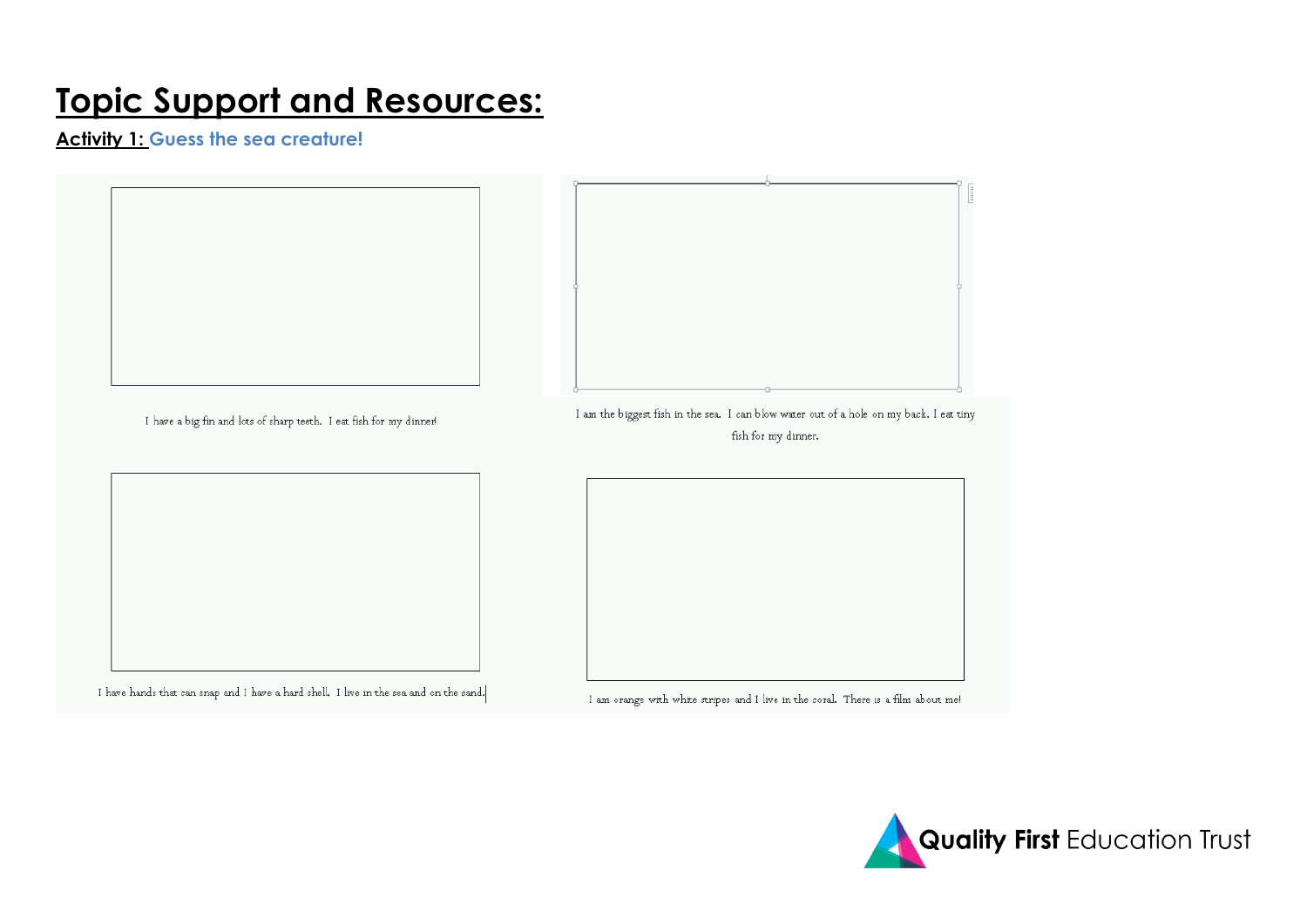#### **Activity 2: Make a playdough sea creatures**



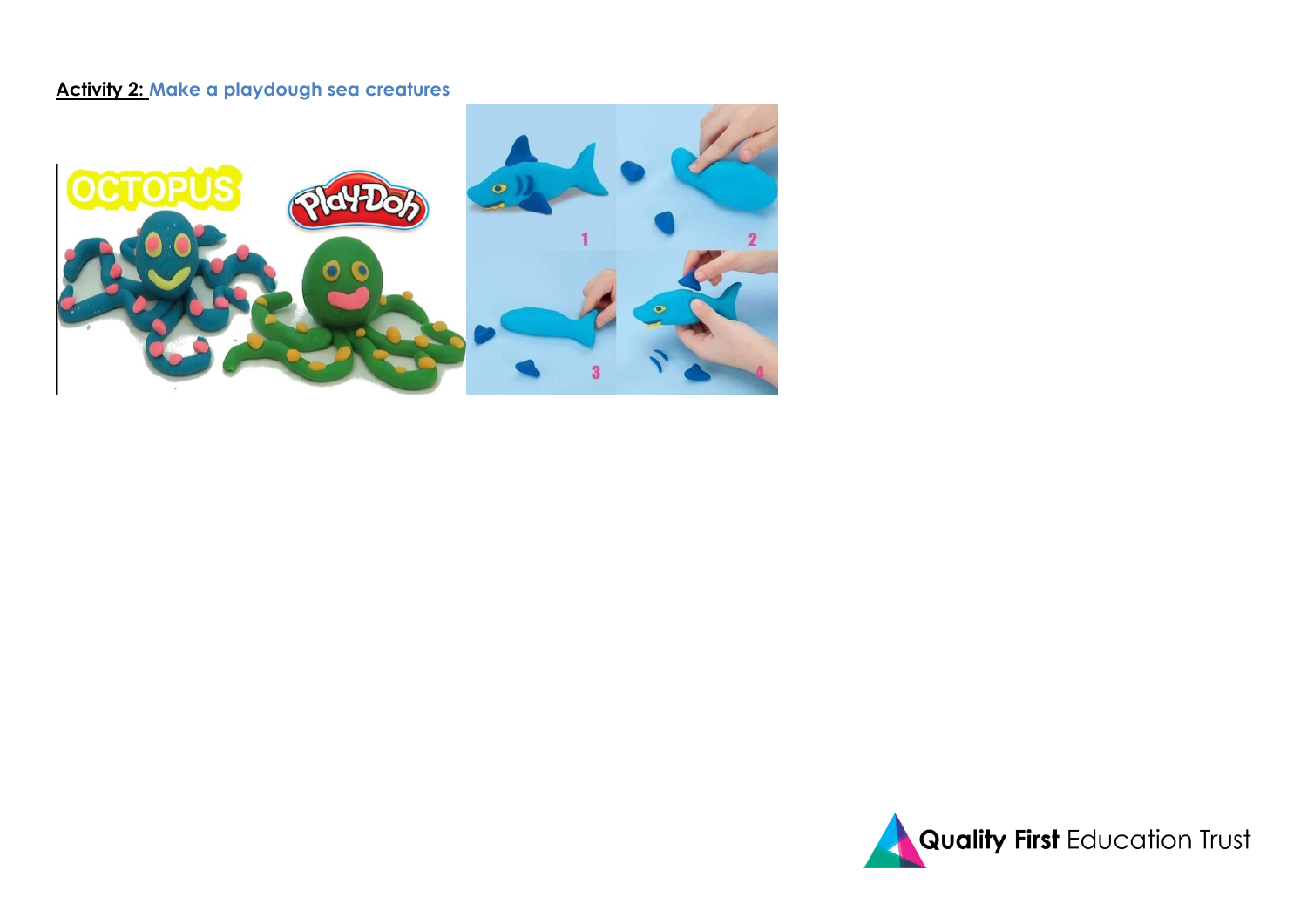#### **Activity 3: Sea song and dance!**

### **Marine Mammal Boogie Song**

(Sing to the tune of 'Down in the Jungle Where Nobody Goes'.)

Down in the ocean where nobody goes, There's a humpback whale washing his clothes. With a rub-a-dub here and a rub-a-dub there, That's the way he washes his clothes.

A Boogie, a woogie, a boogie woogie woogie woogie. A Boogie, a woogie, a boogie woogie woogie woogie. A Boogie, a woogie, a boogie woogie woogie woogie. That's the way he washes his clothes.

Down in the ocean where nobody goes, There's a bottlenose dolphin washing his clothes. With a rub-a-dub here and a rub-a-dub there, That's the way he washes his clothes.

Repeat chorus x1

Down in the ocean where nobody goes, There's a loggerhead turtle washing his clothes. With a rub-a-dub here and a rub-a-dub there, That's the way he washes his clothes.

Repeat chorus x1

Down in the ocean where nobody goes, There's an elephant seal washing his clothes. With a rub-a-dub here and a rub-a-dub there, That's the way he washes his clothes.

Repeat chorus x1

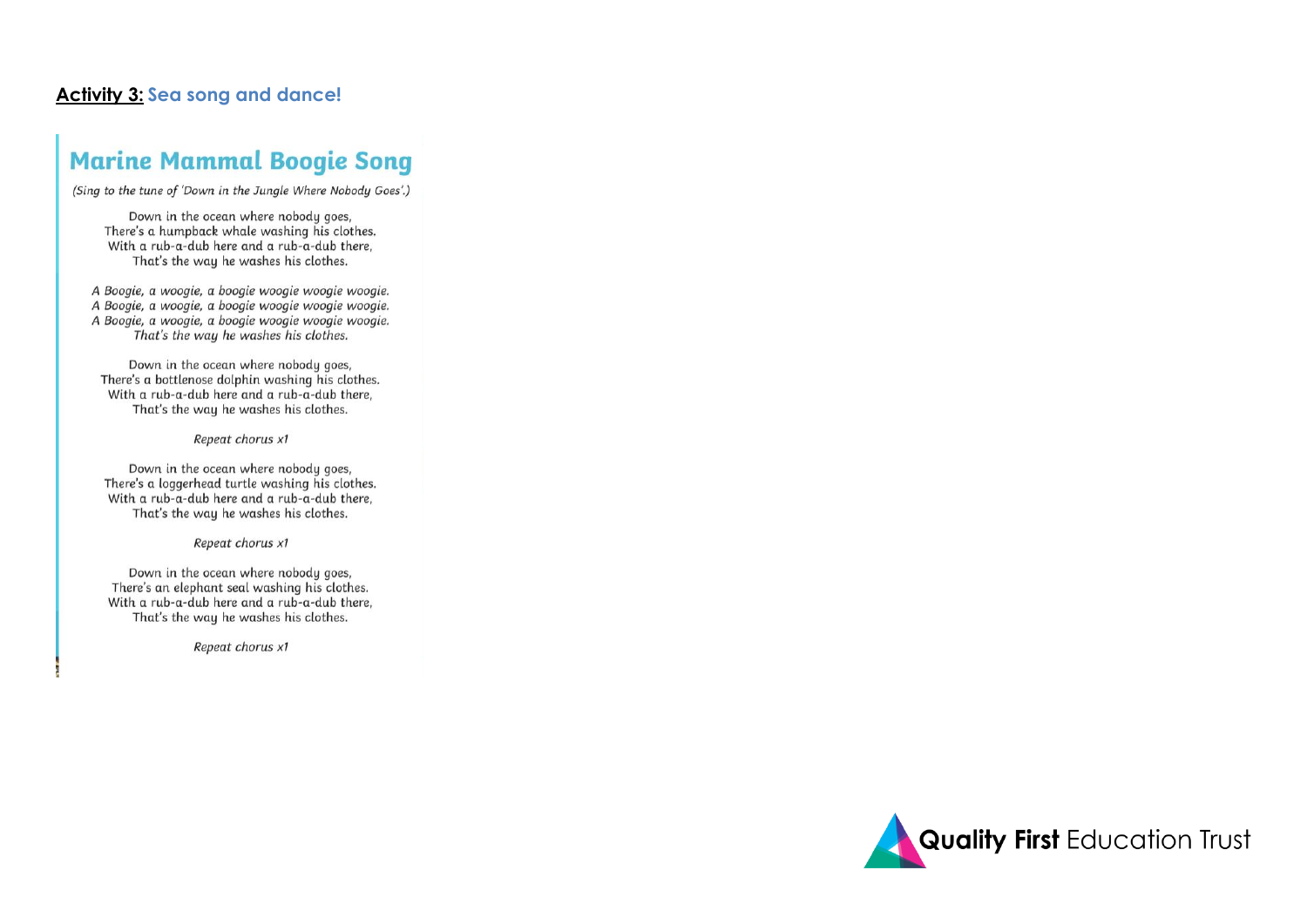#### **Activity 4: Salt water experiment**

# **Salt Water Density**

**Science Experiment** 

### Method

- 1. Using a measuring jug, fill the bowls two-thirds full with water.
- 2. In one of the bowls, add 4 tablespoons of salt per litre of water and stir until it is dissolved.
- 3. Add one egg to the bowl with just water and observe what happens.
- 4. Add the other egg to the bowl of salt water and observe what happens.
- 5. Let the children choose other objects to test.

| You will need:                            |  |  |  |  |  |
|-------------------------------------------|--|--|--|--|--|
| 2 large bowls                             |  |  |  |  |  |
| Measuring jug                             |  |  |  |  |  |
| Tablespoons                               |  |  |  |  |  |
| Salt                                      |  |  |  |  |  |
| 2 eggs                                    |  |  |  |  |  |
| A selection of different<br>items to test |  |  |  |  |  |
|                                           |  |  |  |  |  |